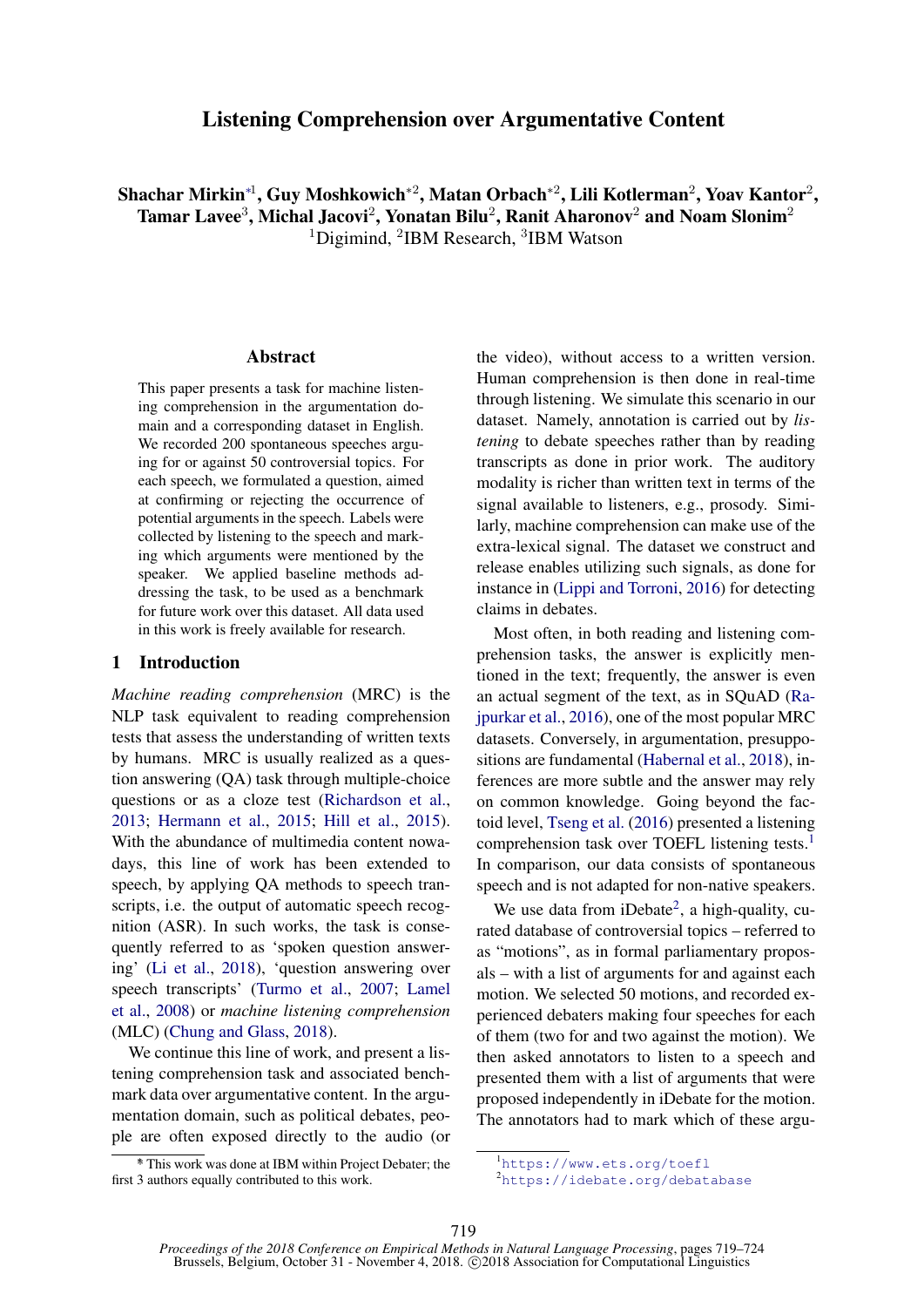ments were mentioned in the speech (see Section [2](#page-1-0) for further details). Example [1](#page-1-1) shows one such argument alongside a speech snippet, demonstrating the unique nature of this domain and data. Specifically, the argument against the motion is implied from the speech, but is not explicitly mentioned in it.

## <span id="page-1-1"></span>Example 1 (Positively labeled argument)

*Motion: We should introduce goal line technology [in sports]*

*Argument: Controversy and debate are a part of the game*

*Speech stance: opposing ("con")*

*... people also like it to some extent when officials make mistakes, because it adds to some of the like drama, the, oh, what if this happened? ... And I think that one of the biggest things that fans enjoy bonding over is when refs make mistakes that are blatantly wrong.*

iDebate was chosen since its arguments are good candidates to construct comprehension questions: more than half of the assessed arguments are mentioned in our recorded speeches, and the large majority of the speeches contain at least one of the arguments suggested by iDebate. Furthermore, each argument in iDebate is coupled with a counter-argument. Those, in turn, may be used to rebut each argument that was detected through MLC, suggesting intriguing future directions to explore the released data. In a task related to ours, Boltužić and Šnajder  $(2014)$  have searched iDebate arguments in user argumentative comments. Their work, though, consisted of only two motions and included written, rather than audio data.

We release our annotated data and the results of baseline methods applied to it as a benchmark dataset for the MLC task. The dataset includes 200 speeches for 50 motions, in English. For each speech we include the following: (i) the audio version of the speech; (ii) manual and automatic transcripts; (iii) a labeled listening comprehension question, consisting of a set of arguments from iDebate that potentially appear in the speech.

The main contributions of this work are: (i) proposal of the new task of listening comprehension over argumentative content, a domain very different from those previously used for reading or listening comprehension tasks; (ii) a comprehensive and rich labeled dataset of 200 speeches covering 50 topics, transcribed both automatically and

manually, and labeled for the listening comprehension task; (iii) establishment of baselines over the dataset.

All the recordings, their transcripts and labels are available for research at [https:](https://www.research.ibm.com/haifa/dept/vst/debating_data.shtml) [//www.research.ibm.com/haifa/](https://www.research.ibm.com/haifa/dept/vst/debating_data.shtml) [dept/vst/debating\\_data.shtml](https://www.research.ibm.com/haifa/dept/vst/debating_data.shtml).

### <span id="page-1-0"></span>2 Data

iDebate iDebate contains a list of controversial topics, phrased as parliamentary motions. Each motion is associated with arguments (referred to as "points") supporting or contesting it. Each argument may be comprised of several sentences and is briefly summarized in a *title*.

Selecting iDebate motions At the time of this research, iDebate contained  $684$  motions.<sup>[3](#page-1-2)</sup> We selected 50 clearly-defined motions, and simplified their phrasing when necessary. For example, we rephrased "This House believes that cannabis should be legalised" to "We should legalize cannabis".

Producing debate speeches We recorded argumentative speeches for each motion. First, two speeches supporting each motion were recorded by two experienced debaters. In doing so, we followed the process described in [\(Mirkin et al.,](#page-5-10) [2018\)](#page-5-10), where a speaker is presented with a motion and its description and is instructed to record a few minutes speech that supports it, with 10 minutes to prepare, but without checking any online materials. Given a speech supporting the motion, we asked another debater to listen to it and then record a speech rebutting it, and in consequence – opposing the motion. These response speeches are of different nature than the initial speeches beyond the opposite stance, as they often contain references and rebuttal to arguments mentioned in this initial speech.

Through this process, we produced in total 200 speeches recorded by 14 different speakers, equally distributed between the motions, and between the "pro" and "con" stances. Each speech was transcribed automatically using Wat-son ASR.<sup>[4](#page-1-3)</sup> The transcripts were split automatically into sentences using a bi-directional LSTM that was trained on spoken language corpora [\(Pahuja](#page-5-11) [et al.,](#page-5-11) [2017\)](#page-5-11). For completeness of the dataset,

<span id="page-1-2"></span><sup>&</sup>lt;sup>3</sup>We accessed iDebate on Jan. 28, 2018.

<span id="page-1-3"></span><sup>4</sup> https://www.ibm.com/watson/services/speech-to-text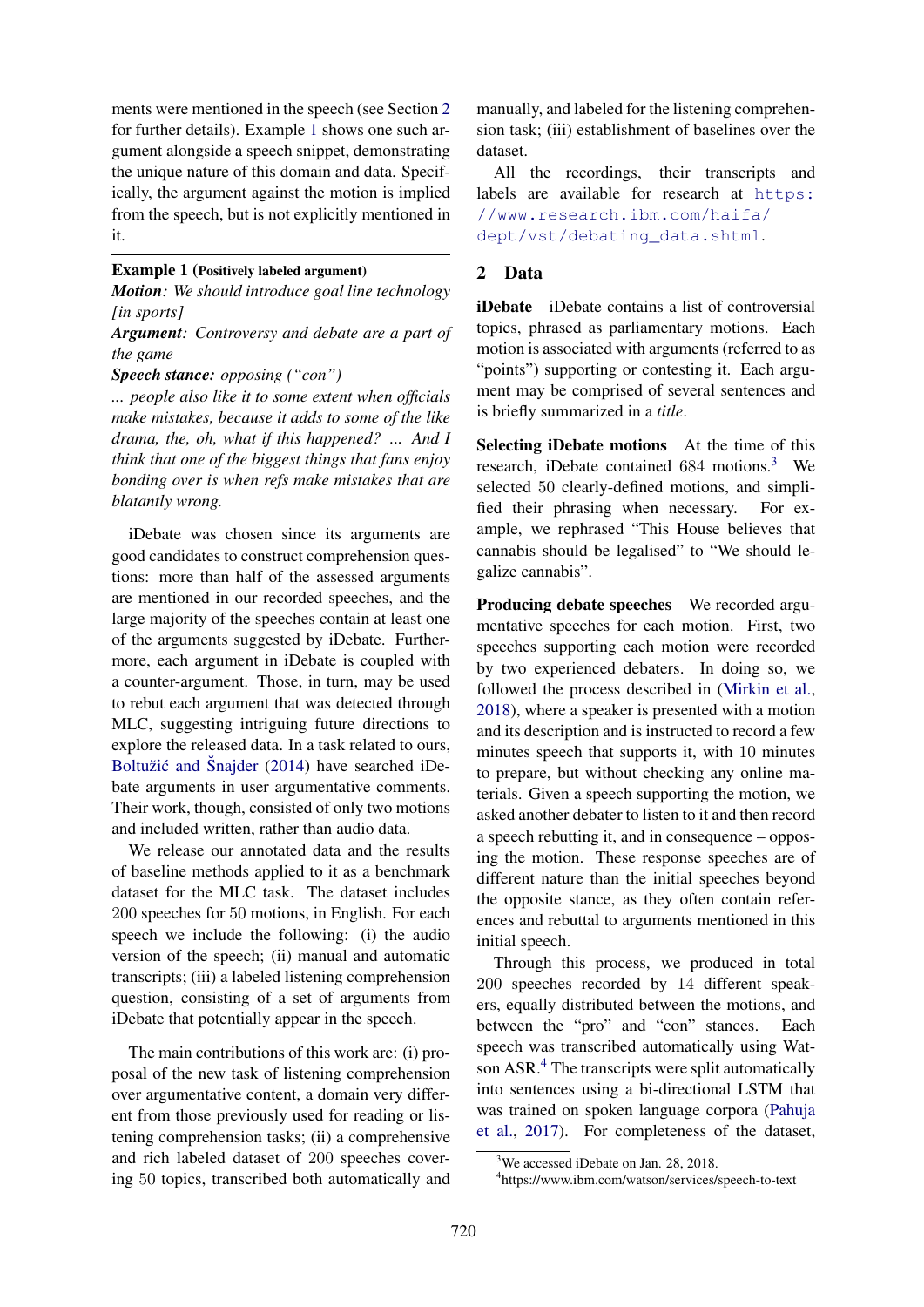for each ASR transcript we include a manuallycorrected "reference" human transcript, including manually added punctuation. Based on the human transcripts, we computed the word error rate (WER) of the ASR transcripts: 8.03% on average. For comparison, the WER of the ASR transcripts in [\(Li et al.,](#page-5-3) [2018\)](#page-5-3) is 22.73%.

Labeling Given the recorded speeches, we carried out a labeling task employing experienced annotators, all of whom are highly proficient English-speakers. Given a motion and a speech, the annotators were instructed to listen to it once, preferably without pausing, and select which ones of iDebate argument titles were mentioned in it, or *None* if none of them was. Specifically, they were instructed to answer positively if it would be correct to say that "the speaker argued that arg ..." where  $arg$  is the argument's title. A single question contained all the iDebate titles for the motion, which have the suitable stance for the given speech. Each of the 200 questions was answered by five annotators.

On average, the labeled data contains 4.4 argument titles per speech, where a title contains 10.5 words and an argument text includes 6 sentences and 156 words.

Labeling results In 173 (86.5%) of the speeches, at least one iDebate argument was found, and 248 (∼56%) of the iDebate arguments were labeled as positive at least once.

In order to analyze agreement between annotators, we transformed each multiple-choice question to a set of binary questions containing a speech and a single argument title. This amounted to 878 annotated speech–argument pairs, of which 354 (40.3%) are labeled as positive (i.e. an average of ∼1.8 positive arguments per speech). The average pairwise Cohen's Kappa [\(Cohen,](#page-5-12) [1960\)](#page-5-12) score over the labels is 0.52 (0.55 for supporting and 0.50 for opposing speeches). The Fleiss' Kappa [\(Fleiss,](#page-5-13) [1971\)](#page-5-13) is 0.52. Noteworthy, 78.5% of the labels were of high confidence: four or five annotators agreed on the label. Figure [1](#page-2-0) shows the distribution of positive answers over the binary questions.

We analyzed a sample of arguments–speech pairs that had low agreement between annotators, i.e., those that have two or three positive labels. One reason for disagreement that we identified concerns argument titles that contain two claims,



<span id="page-2-0"></span>Figure 1: The percentage of binary questions labeled as positive by 0 to 5 annotators.

of which only one is argued by the speaker. An example is the title "Gambling is associated with other forms of addiction and harmful behaviour" concerning the motion "We should ban gambling". In a speech about this motion, only "addiction" was mentioned but not "harmful behaviour", resulting with two annotators accepting it and three rejecting it. Another possible source of disagreement is argument titles that are semantically similar, but not identical to the arguments presented in the speech. For instance, two of five annotators accepted the argument "on-line gambling affects families" when the speaker argued on the effects of gambling on families, but did not mention online gambling specifically.

Listening vs. reading To corroborate the reliability of our labeling through listening, we repeated the task for 40 randomly sampled speeches, replacing only the audio with manual human tran-scripts of the speeches.<sup>[5](#page-2-1)</sup> The average pairwise Cohen's Kappa score over the labels is 0.59 and the Fleiss' Kappa is 0.60. While these may indicate that the reading task is somewhat easier (e.g. because the annotator can read the text multiple times), it was encouraging to discover that audio-based labeling achieves similar results to text-based labeling: we compared the labels obtained via reading and via listening and found that 87% of them were identical. Labeling by listening is closer to the task of listening comprehension than labeling via reading. Another advantage is that it removes the need to manually transcribe the speeches (in our experience, ASR transcripts are not ideal for labeling). As mentioned, in our

<span id="page-2-1"></span> $5$ We use manual and not ASR transcripts for this analysis, under the assumption that when listening, the annotators are also receiving error-free content.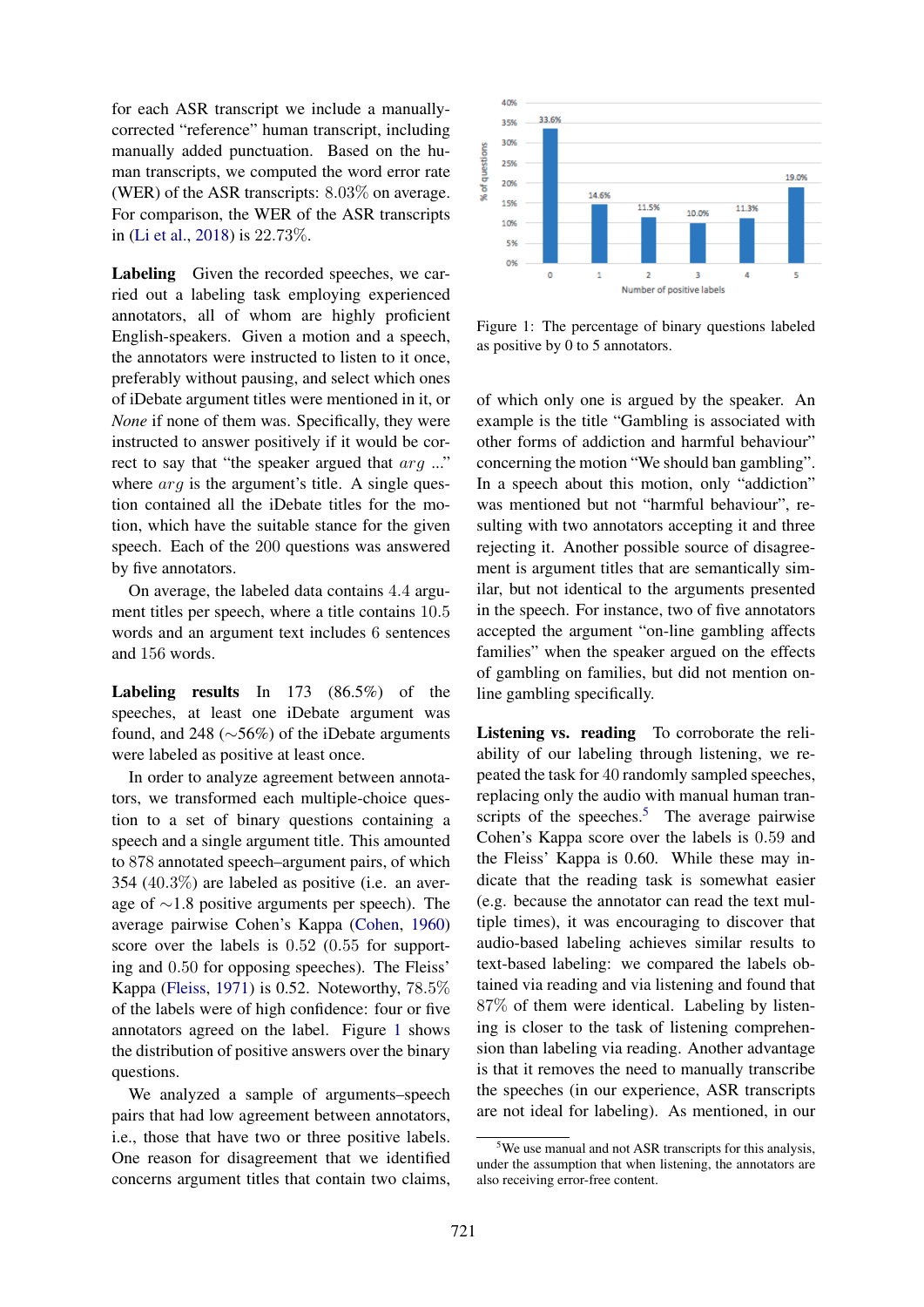released dataset we do provide human transcripts for all speeches.

Analysis of potential bias Recent works showed undesired artifacts in natural language inference datasets, namely that in some datasets for inferring relations between two texts, inference can in fact be done by only considering one of them [\(Schwartz et al.,](#page-5-14) [2017;](#page-5-14) [Gururangan](#page-5-15) [et al.,](#page-5-15) [2018;](#page-5-15) [Tsuchiya,](#page-5-16) [2018;](#page-5-16) [Poliak et al.,](#page-5-17) [2018\)](#page-5-17). To explore this issue in our dataset, we assessed the correlation between several features of the argument title and the label. Specifically, we computed the Spearman's correlation [\(Spearman,](#page-5-18) [1904\)](#page-5-18) between the label and the title's length, occurrences of named entities or negation words in the title, and the correlation between the labels and the titles' 100 most frequent words, stopwords excluded. This resulted in low correlation coefficients, summarized in Table [1.](#page-3-0) This preliminary analysis suggests that naive features extracted from the title are not sufficient for predicting its label. $6$ 

| Feature        | <b>Spearman</b> $\rho$ |
|----------------|------------------------|
| Title length   | $-0.07$                |
| Named entity   | $-0.08$                |
| Negation       | $-0.03$                |
| Frequent words | 0.14                   |

<span id="page-3-0"></span>Table 1: Spearman correlation between labels and features of argument titles. For the frequent words, the figure shown is the maximum (absolute) correlation found between positive labels and words from the titles. The words which yielded this correlation were "women" and "environment".

### 3 Evaluation

Next, we establish baselines for our annotated dataset. All baselines are based on simple unsupervised text similarity methods for selecting which arguments were mentioned in a debate speech. Strictly, this is an entailment task rather than a similarity task, and similarity serves here as an approximation. Below we describe the establishment of the baselines.

Evaluation configurations We considered two ways of representing a speech and two ways of representing an argument, to a total of four different experimental configurations. A speech can be represented as a single text or as the set of its sentences. When a speech is represented by a set of sentences, we considered the maximum similarity score obtained by a sentence in the speech. For the speech text we used the ASR transcripts of the audio speeches, with the automatic split into sentences, as described in Section [2.](#page-1-0) The sentence-based configurations, therefore, depend on the specific automatic splitting of the texts into sentences. An argument can be represented using only its title or by its extended text. The validity of matching an argument's text against the speech while labels refer to titles stems from entailment transitivity: under the observation that in our data an argument text typically entails its title, if an argument text is mentioned in the speech (i.e. is entailed by it), its title is also entailed by the speech (that is, given that typically  $\arg \Rightarrow \text{title.}$ ) if speech  $\Rightarrow$  arg then speech  $\Rightarrow$  title.)

Evaluation metric The performance of each method is calculated as the average accuracy over speeches in the test set, where the accuracy of a speech is the ratio of correct answers out of the number of choices presented for it. This ensures that each speech contributes equally to the overall accuracy regardless of the number of potential arguments associated with it. Since there is an equal number of speeches per motion, this is also the average accuracy over motions.[7](#page-3-2)

Development and test sets We randomly split the data into development and test sets (*dev* and *test* below), such that 60% of the motions (30 motions, 120 speeches, 60 of each of supporting and opposing speeches) are in *dev* and 40% (80 speeches) are in *test*. For each method, we select a threshold that maximizes accuracy over *dev*, and apply it to *test*. In other words, an argument is considered to be mentioned in the speech if its similarity score is above the threshold.

<span id="page-3-1"></span><sup>&</sup>lt;sup>6</sup>We thank the anonymous reviewers for helping us improve this analysis.

<span id="page-3-2"></span><sup>&</sup>lt;sup>7</sup>We chose accuracy over precision and recall since we wished to give an equal weight to each question; therefore, a micro-average score – where we consider each argumentspeech pair as an item in the calculation – was unsuitable. With a small number of pairs per question, one often encounters anomalies: when there are no positive labels, recall is undefined, and when no positive prediction is given for a question, precision is undefined.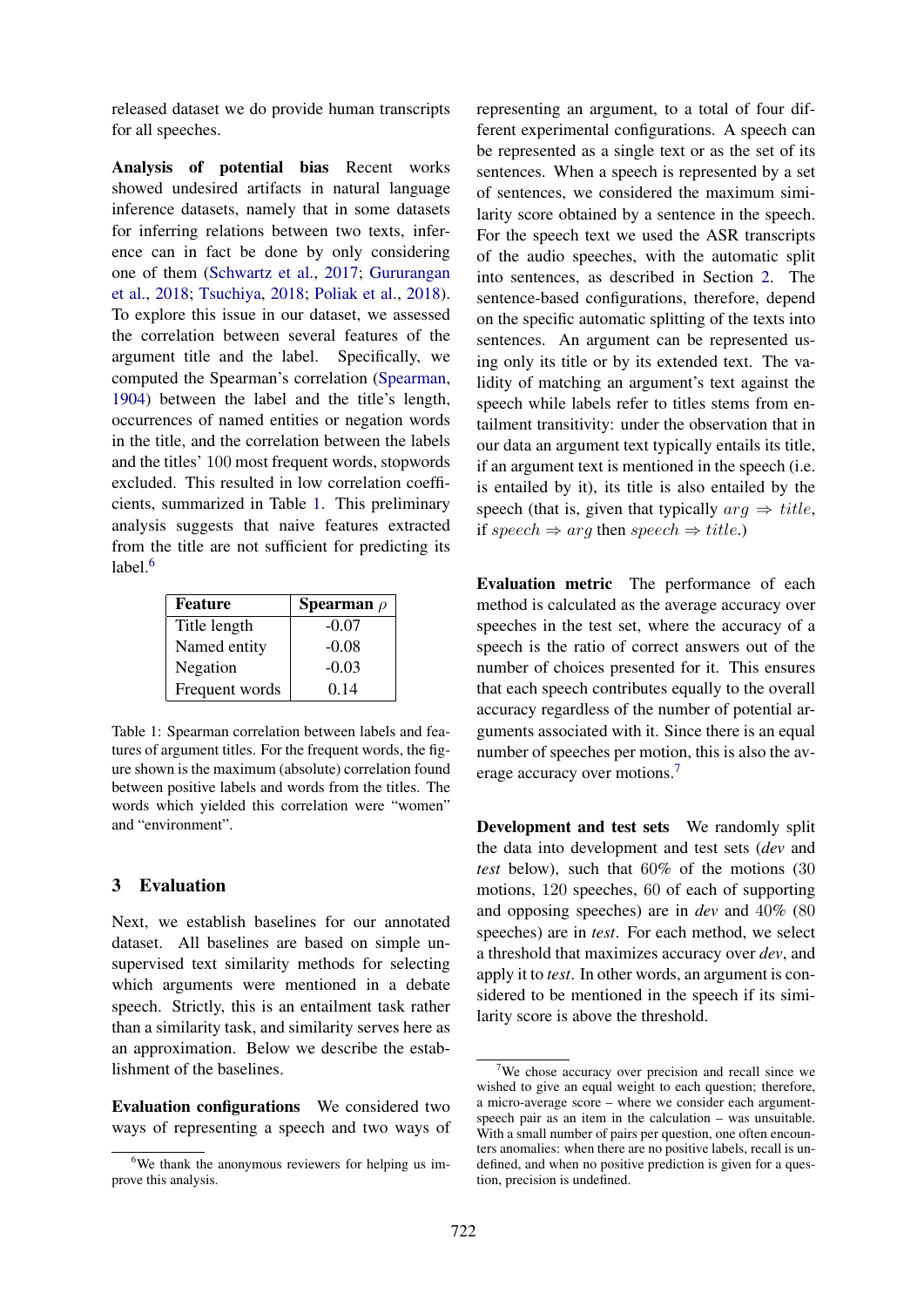#### 3.1 Assessed methods

*All-yes* baseline As a reference point, we compute the accuracy obtained when all arguments are predicted to be mentioned in the speech, resulting in 39.8% accuracy.

word2vec (*w2v*) We create a w2v [\(Mikolov](#page-5-19) [et al.,](#page-5-19) [2013\)](#page-5-19) vector representation for each text, removing stopwords; each word is represented by a 200-dimensional word embedding learned over Wikipedia. A *tfidf*-weighted average of the word embeddings represents each text, where *idf* values are counted when considering each Wikipedia sentence as a document. Given a pair of texts, their score is the cosine similarity between their vector representations.

*skip-thought (ST)* [Kiros et al.](#page-5-20) [\(2015\)](#page-5-20) presented a general sentence encoder, that has been applied successfully to a variety of tasks such as semantic relatedness and paraphrase detection, often obtaining state of the art results. We use its available implementation to encode the texts as vectors, and compute the cosine similarity between them.

### 3.2 Results

Table [2](#page-4-2) shows the accuracy of all  $w2v$  configurations. Representing an argument using its more verbose several-sentences-long content outperforms using its short single-sentence title. On the speech side, considering each sentence separately is preferable to using the entire speech. We compared the results of the best *w2v*-based configuration (*arg-sentence*), to the performance of the *skip-thought* auto-encoder. In this setting, encoding individual speech sentences and an argument, the accuracy of *skip-thought* was 60.2%.

| <b>Method</b>      | Accuracy $(\% )$ |
|--------------------|------------------|
| all-yes            | 39.8             |
| w2v title-speech   | 49.8             |
| w2v arg-speech     | 57.6             |
| w2v title-sentence | 55.8             |
| w2v arg-sentence   | 64.6             |
| ST arg-sentence    | 60.2             |

<span id="page-4-2"></span>Table 2: Accuracy results over the test set ASR transcripts, for *w2v* and *skip-thought* (ST).

The highest scoring method, *w2v arg-sentence*, reaches, then, a rather modest accuracy of 64.6%. One weakness of this method, revealed through

analysis of its false positive predictions, is its tendency to prefer longer sentences. It is nevertheless substantially superior to the trivial *all-yes* baseline, as well as its *all-no* counterpart.

As explained, we chose accuracy as the main metric for this benchmark as it enables computing macro-average scores over speeches with a variable number of arguments. For reference, the micro-average precision and recall scores of the *w2v arg-sentence* are 57.1% and 43% respectively, with an  $F_1$  score of 49.1%. Optimizing for this metric enables controlling the trade-off between precision and recall with a threshold, depending on the end-application needs.

In sum, we have set a baseline for this task by computing similarity between averaged word embeddings vectors. This simple method can be used as a starting point for future works on this dataset.

## 4 Conclusions

Machine listening comprehension is a challenging task, whose complexity stems, among other things, from the difficulty to handle spoken language and from errors due to automatic transcription. The argumentation domain, often with complex and elaborate reasoning, relying on presuppositions and world knowledge, adds another dimension to this complexity. In this work, we suggest a task and a corresponding benchmark dataset to assess comprehension in this domain. We focused on the task of confirming the occurrence of arguments in a speech, which – as shown in this work – can be handled to some degree with standard textual inference methods. Other types of questions can be formulated over this data in following work. We release a rich dataset, accompanied with benchmarks, that can drive various studies in listening comprehension and argumentation mining.

### 5 Acknowledgments

We are thankful to the debaters and annotators who took part in the creation of this dataset.

### References

- <span id="page-4-1"></span>F. Boltužić and J. Šnajder. 2014. Back up your Stance: Recognizing Arguments in Online Discussions. In *Proceedings of the First Workshop on Argumentation Mining, ACL*.
- <span id="page-4-0"></span>Yu-An Chung and James R. Glass. 2018. Speech2Vec: A Sequence-to-Sequence Framework for Learn-